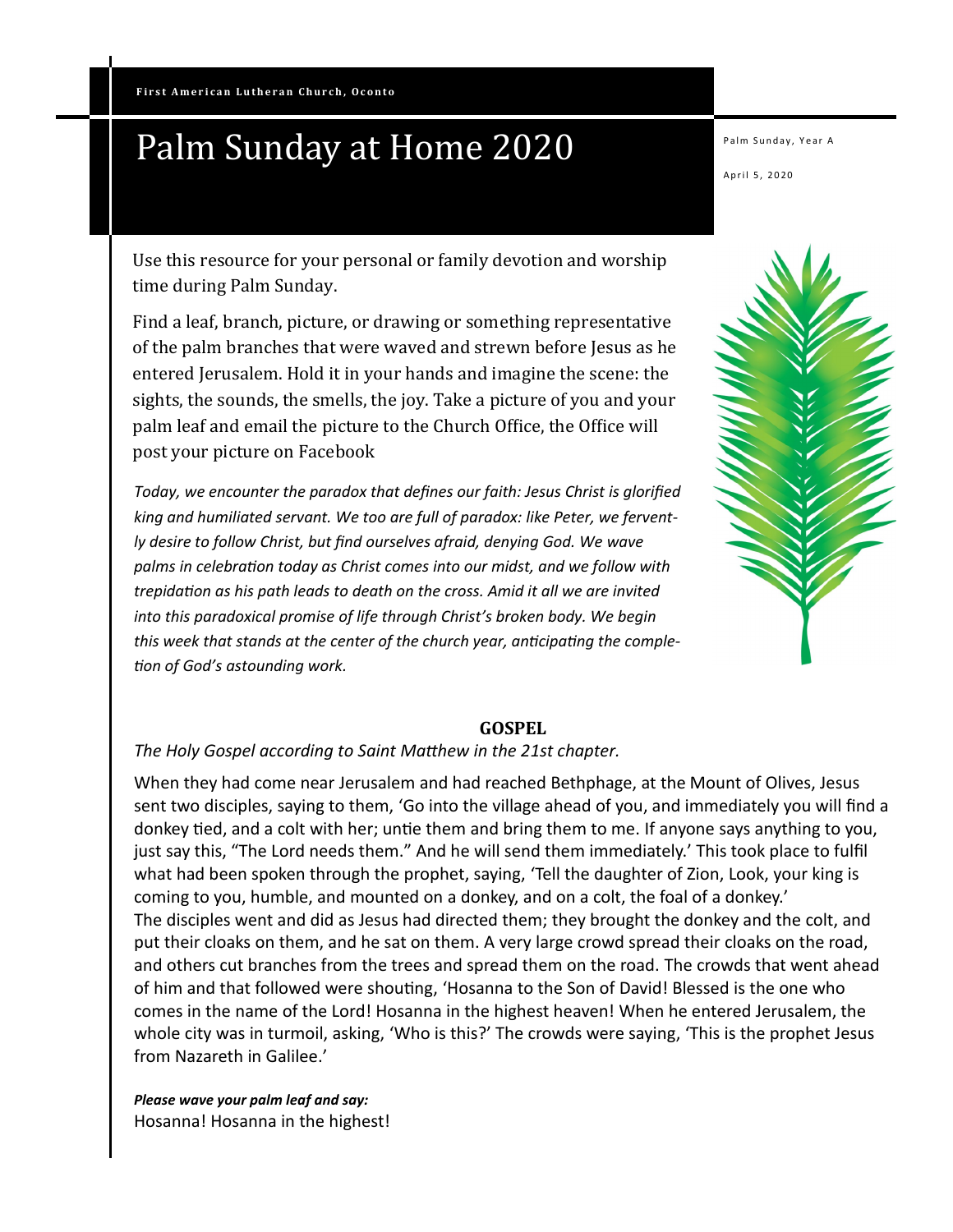# **HYMN:** *ALL GLORY, LAUD, AND HONOR*

All glory, laud, and honor, to you, redeemer, king, to whom the lips of children made sweet hosannas ring.

You are the king of Israel and David's royal Son, now in the Lord's name coming, our King and Blessed One.

All glory, laud, and honor, to you, redeemer, king, to whom the lips of children made sweet hosannas ring.

Text: Theodulph of Orleans, c. 760-812; tr. John Mason Neale, 1818-1866, alt. Hymn is in Public Domain.

### **ISAIAH 50:4-9a**

contend with me? Let us stand up together. Who are my adversaries? Let them confront me. It is The Lord God has given me the tongue of a teacher, that I may know how to sustain the weary with a word. Morning by morning he wakens—wakens my ear to listen as those who are taught. The Lord God has opened my ear, and I was not rebellious, I did not turn backwards. I gave my back to those who struck me, and my cheeks to those who pulled out the beard; I did not hide my face from insult and spitting. The Lord God helps me; therefore I have not been disgraced; therefore I have set my face like flint, and I know that I shall not be put to shame; he who vindicates me is near. Who will the Lord God who helps me; who will declare me guilty?

#### **PSALM 31:9-16**

Be gracious to me, O LORD, for I am in distress; my eye wastes away from grief, my soul and body also. For my life is spent with sorrow, and my years with sighing; my strength fails because of my misery, and my bones waste away. I am the scorn of all my adversaries, a horror to my neighbors, an object of dread to my acquaintances; those who see me in the street flee from me. I have passed out of mind like one who is dead; I have become like a broken vessel. For I hear the whispering of many—terror all around!— as they scheme together against me, as they plot to take my life. But I trust in you, O LORD; I say, 'You are my God.' My times are in your hand; deliver me from the hand of my enemies and persecutors. Let your face shine upon your servant; save me in your steadfast love.

#### **PHILIPPIANS 2:5-11**

Let the same mind be in you that was in Christ Jesus, who, though he was in the form of God, did not regard equality with God as something to be exploited, but emptied himself, taking the form of a slave, being born in human likeness. And being found in human form, he humbled himself and became obedient to the point of death—even death on a cross. Therefore God also highly exalted him and gave him the name that is above every name, so that at the name of Jesus every knee should bend, in heaven and on earth and under the earth, and every tongue should confess that Jesus Christ is Lord, to the glory of God the Father.

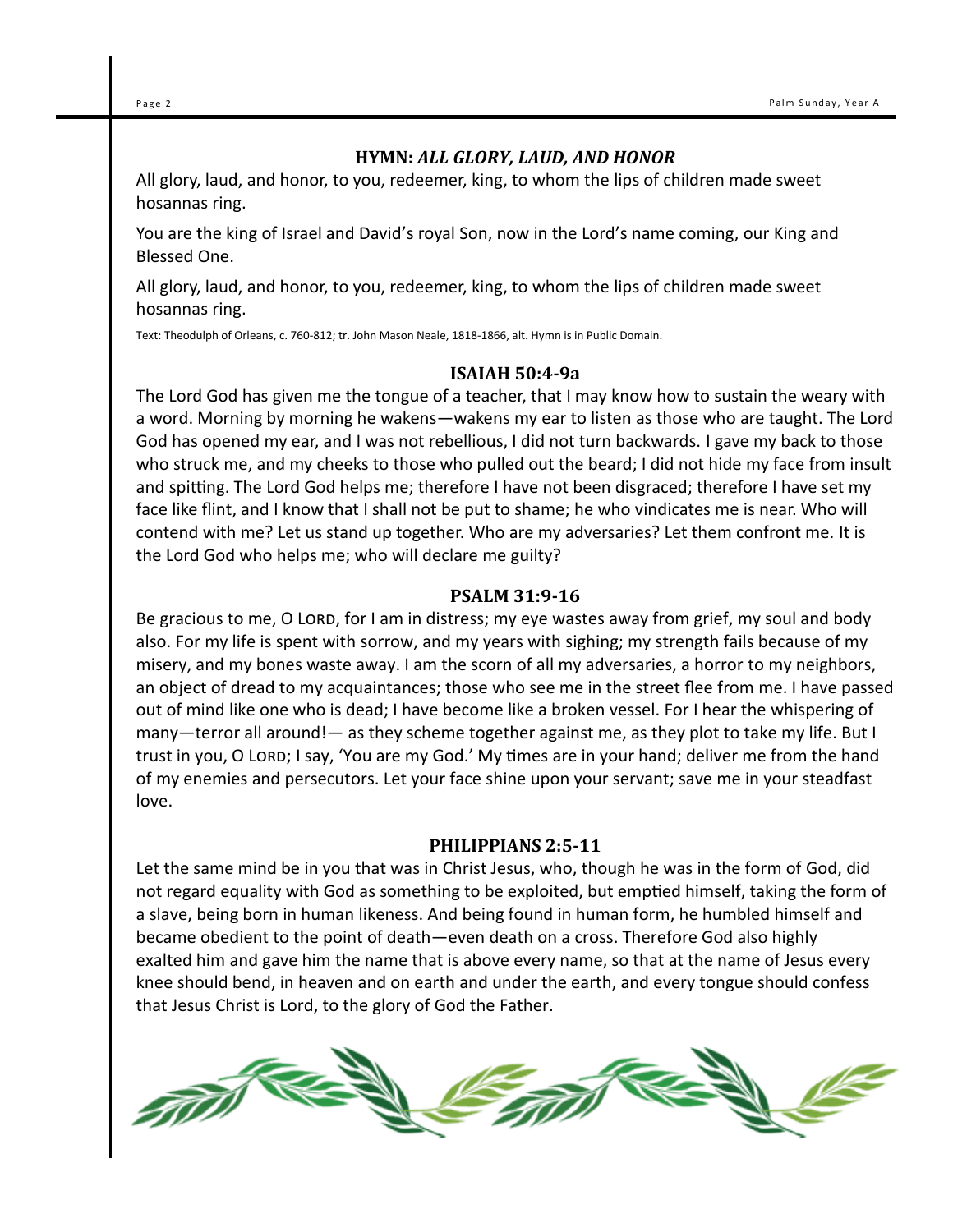# **THE PASSION STORY**

# **A DRAMATIC READING OF THE GOSPEL ACCORDING TO ST. MATTHEW**

This is the story of Jesus Christ in his final hours on earth. It's the story of our salvation. It tells some of it, not the whole part of it. It would take the rest of our lives to hear the whole of it.

One of the Twelve, the one named Judas Iscariot, went to the cable of high priests and said, "What will you give me if I hand him over to you?" They settled on thirty silver pieces. From that moment on Judas began looking for just the right moment to hand him over.

On the first Days of Unleavened Bread, the disciples came to Jesus and said, "Where do you want us to prepare your passover meal?" "Enter the city. Go up to a certain man and say, 'The Teacher says, my time is near. I and my disciples plan to celebrate the Passover at your house." The disciples followed Jesus' instructions to the letter, and prepared the Passover meal.

surprises here. In another sense, that man who turn him in, turns traitor to the Son of Man. Better After sunset, he and the Twelve were sitting around the table. During the meal, he said, "I have something hard, but important, to say to you: One of you is going to hand me over to conspirator." They were stunned, and then began to ask, one after another, "It isn't me, is it, Master?" Jesus said, "The one who hands me over is someone I eat with daily, one who passes me food at the table. In one sense the Son of Man is entering into a way of treachery well-marked by the Scriptures—no never to have been born than do this!" Then Judas, already turned traitor, said, "It isn't me, is it, Rabbi?" "Don't play games with me, Judas," said Jesus.

During the meal, Jesus took bread and blessed the bread, broke it, and gave it to the disciples saying, "Take, eat. This is my body." Taking the cup and thanking God, he gave it to them. "Drink this, all of you. This is my blood, God's new covenant poured out for many people for the forgiveness of sins. I'll not be drinking wine from this cup again until that new day when I'll drink with you in the kingdom of my Father," said Jesus.

They sang a hymn and went directly to Mount Olives. Then Jesus said to them, "Before the night's over, you're going to fall to pieces because of what happens to me. There is a Scripture that says, 'I'll strike the shepherd; helter-skelter the sheep will be scattered.' But after I am raised up, I, your Shepherd, will go ahead of you, leading the way to Galilee." Peter broke in, "Even if everyone else falls to pieces on account of you, I won't!" Jesus responded, "Don't be so sure. This very night, before the rooster crows up the dawn, you will deny me three times." Peter said, "Even if I had to die with you, I would never deny you. Never!"

They sang a hymn and went directly to Mount Olives. Then Jesus said to them, "Before the night's over, you're going to fall to pieces because of what happens to me. There is a Scripture that says, 'I'll strike the shepherd; helter-skelter the sheep will be scattered.' But after I am raised up, I, your Shepherd, will go ahead of you, leading the way to Galilee." Peter broke in, "Even if everyone else falls to pieces on account of you, I won't!" Jesus responded, "Don't be so sure. This very night, before the rooster crows up the dawn, you will deny me three times." Peter said, "Even if I had to die with you, I would never deny you. Never!"

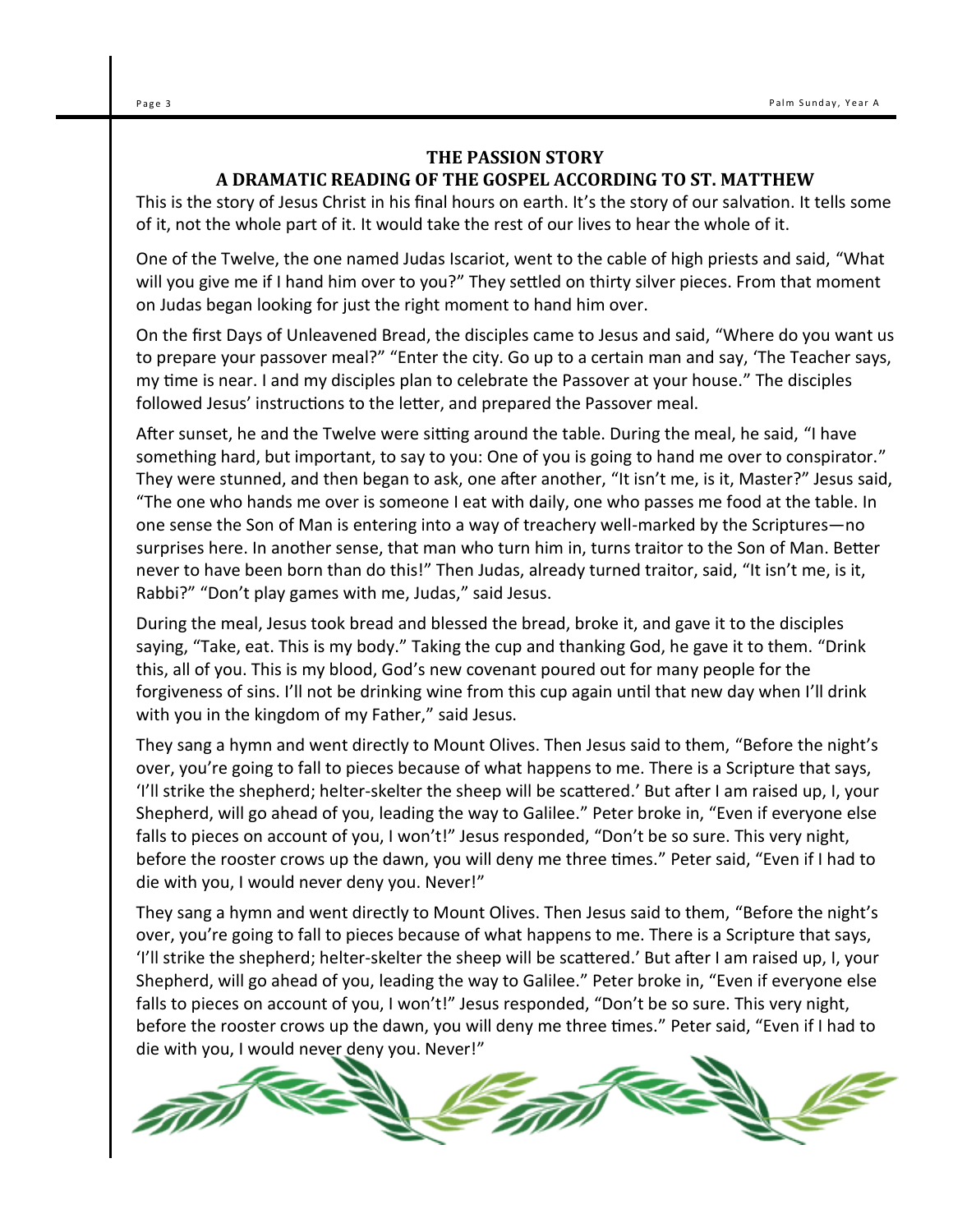Jesus said, "Stay here while I go over there and pray." Taking along Peter and the two sons of Zebedee, he plunged into an agonizing sorrow. Then he said, "This sorrow is crushing my life out. Stay here and keep vigil with me." Going a little ahead, he fell on his face praying, "My Father, if there is any way, get me out of this. But please, not what I want. *You*...what do *You* want?"

When he came back to his disciples, he found them sound asleep. He said to Peter, "Can't you stick it out with me a single hour? Stay alert; be in prayer so you don't wander into temptation without even knowing you're in danger. There is a part of you that is eager, ready for anything in God. But there's another part that's as lazy as an old dog sleeping by the fire.

He then left them a second time. Again, he prayed, "My Father, if there is no other way than this, drinking this cup to the dregs, I'm ready. Do it your way."

brandishing swords and clubs. The betrayer had worked out a sign with them, "The one I kiss— When he came back, he again found them sound asleep. They simply couldn't keep their eyes open. This time he let them sleep on, and went back a third time to pray, going over the same ground one last time*.* When he came back the next time, he said, "Are you going to sleep on and make a night of it? My time is up. The Son of Man is about to be handed over to the hands of sinners. Get up! Let's be going! My betrayer is here." The words were barely out of his mouth when Judas (the one from the Twelve) showed up, and with him a gang from the high priests and religious leaders that's the one—seize him." He went straight to Jesus, greeted him and kissed him. Judas said, "How are you, Rabbi?" Jesus responded, "Friend, why this charade?"

Then they came on him—grabbed him and roughed him up. One of those with Jesus pulled his sword and, taking a swing at the Chief Priest's servant, cut off his ear. Jesus said, "Put your sword back where it belongs. All who use swords are destroyed by swords. Don't you realize that I am able right now to call to my Father, and twelve companies—more, if I want them—of fighting angels would be here, battle-ready? But if I did that, how would the Scriptures come true that say this is the way it has to be?" Then Jesus addressed the mob, "What is this—coming out after me with swords and clubs as if I were a dangerous criminal? Day after day I have been sitting in the Temple teaching, and you never so much as lifted a hand against me. You've done it this way to confirm and fulfill the prophetic writings."

Then all the disciples cut and ran. The gang that seized Jesus led him before Caiaphas the Chief Priest, where the religion scholars and leaders had assembled. Peter followed at a safe distance until they got to the Chief Priest's courtyard. Then he slipped in and mingled with the servants, watching to see how things would turn out.

The High Priests, conspiring with the Jewish Council, tried to cook up charges against Jesus in order to sentence him to death. But even though many stepped up, making up one false accusation after another, nothing was believable. Finally, two men came forward with this, "He said, 'I can tear down this Temple of God and after three days rebuild it.'" The Chief Priest stood up and said, "What do you have to say about the accusation?" Jesus kept silent. Then the Chief Priest said, "I command you by the authority of the living God to say if you are the Messiah, the Son of God."

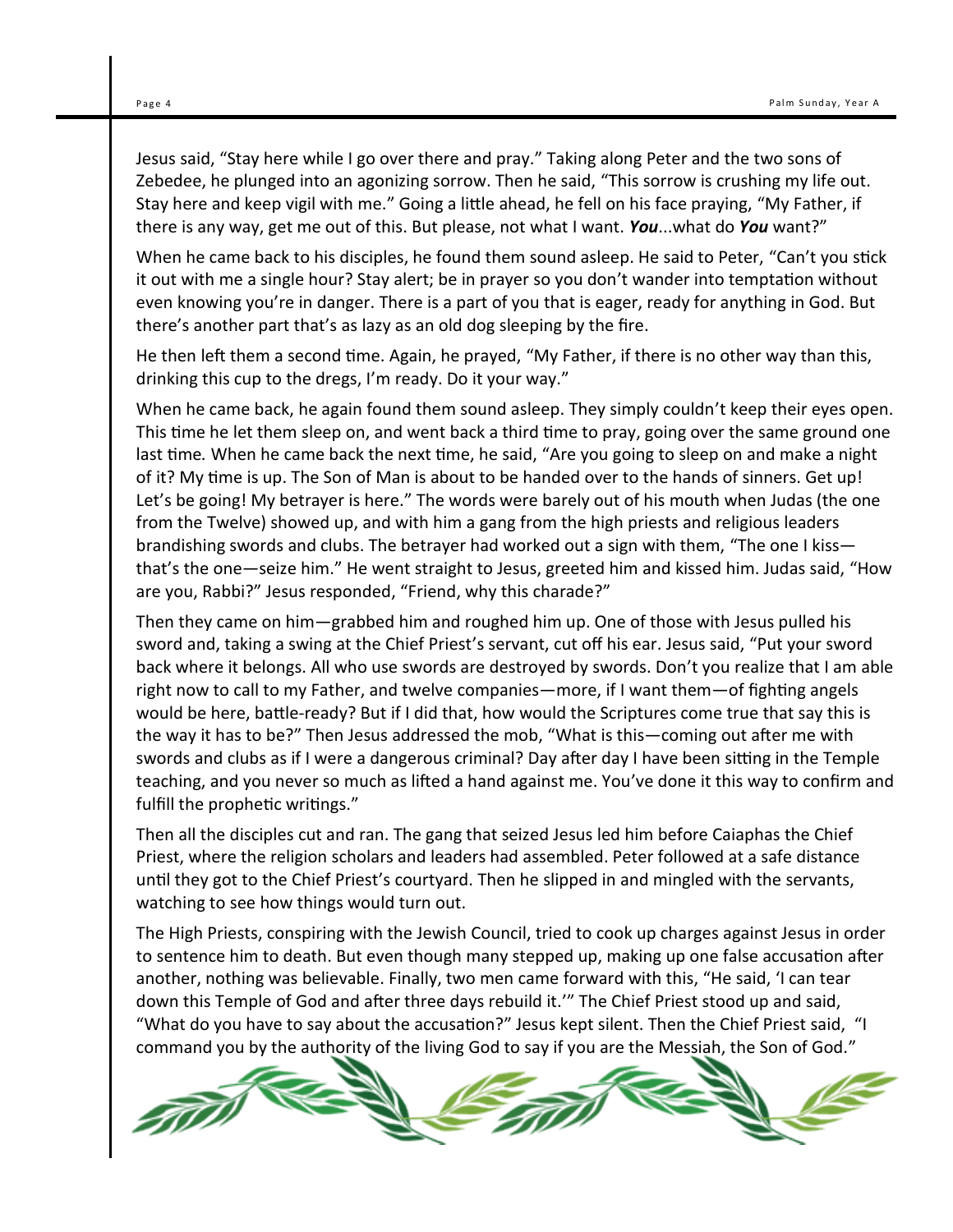Jesus was curt: "You yourself said it. And that's not all. Soon you'll see it for yourself: The Son of Man seated at the right hand of the Mighty One, arriving on the clouds of heaven." At that, the Chief Priest lost his temper, ripping his robes, yelling:, "He blasphemed! Why do we need witnesses to accuse him? You all heard him blaspheme! Are you going to stand for such blasphemy?" They all said, "Death! That seals his death sentence." Then they were spitting in his face and banging him around. They jeered as they slapped him: "Prophesy, Messiah: Who hit you that time?"

All this time, Peter was sitting out in the courtyard. One servant girl came up to him and said, "You were there with Jesus the Galilean." In front of everybody there, he denied it, "I don't know what you're talking about." As he moved over toward the gate, someone else said to the people there, "This man was with Jesus the Nazarene." Again he denied it, salting his denial with an oath, "I swear, I never laid eyes on the man!"

Shortly after that, some bystanders approached Peter and said, "You've got to be one of them. Your accent gives you away." Then he got really nervous and swore, "I don't know the man!" Just then a rooster crowed. Peter remembered what Jesus had said. "Before the rooster crows, you will deny me three times." He went out and cried...and cried...and cried.

touches on their plot to kill Jesus. Then they tied him up and paraded him to Pilate, the governor. In the first light of dawn, all the High Priests and Religious Leaders met and put the finishing Judas the one who betrayed him, realized that Jesus was doomed. Overcome with remorse, he gave back the thirty silver coins to the High Priests, saying, "I've sinned. I've betrayed an innocent man." They said, "What do we care? That's *your* problem!" Judas threw the silver coins into the Temple and left. Then he went out and hung himself. The High Priests picked up the silver pieces, but didn't know what to do with them. They said, "It wouldn't be right to give this—a payment for murder! as an offering in the Temple." They decided to get rid of it by buying the "Potter's Field" and use it as a burial place for the homeless. That's how the field got called, "Murder Meadow," a name that has stuck to this day. Then Jeremiah's words became history, "They took thirty silver pieces, the price of the one priced by some Sons of Israel, and they purchased the Potter's Field."

And so they unwittingly followed the divine instructions to the letter.

Jesus was placed before the governor, who questioned him: "Are you the King of the Jews?" Jesus responded, "If you say so." But when the accusations rained down hot and heavy from the High Priests and Religious Leaders, he said nothing. Pilate asked him "Do you hear the long list of accusations? Aren't you going to say something?" Jesus kept silence—not a word from his mouth. The governor was impressed. Really impressed. It was an old custom during the Feast for the governor to pardon a single prisoner named by the crowd. At the time, they had the infamous Jesus Barabbas in prison. With the crowd before him, Pilate said, "Which prisoner do you want me to pardon: Jesus Barabbas, or Jesus the so-called Christ?" He knew it was through sheer spite that they had turned Jesus over to him.

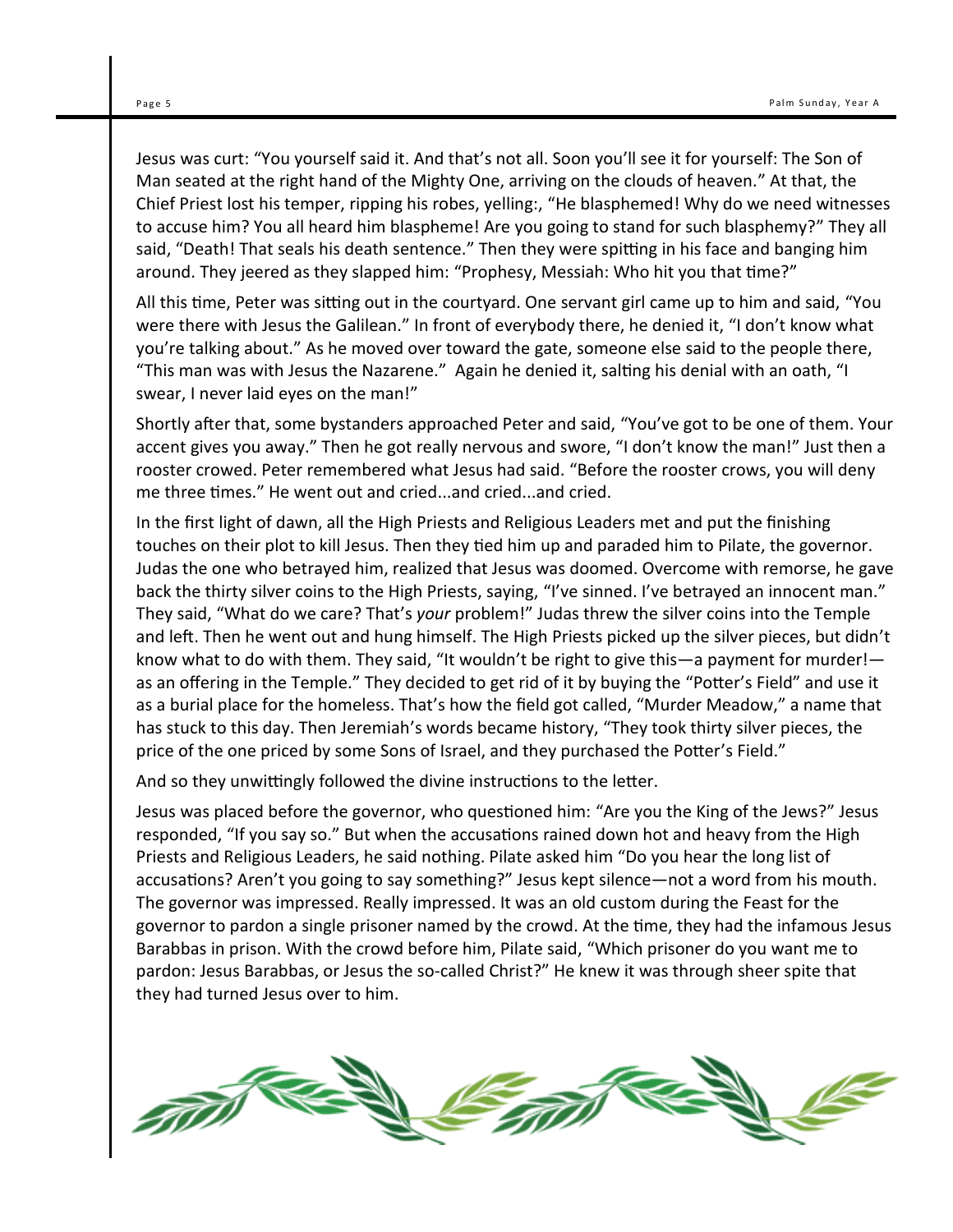While court was still in session, Pilate's wife sent him a message: "Don't get mixed up in judging this noble man. I've just been through a long and troubled night because of a dream about him." Meanwhile, the High Priests and Religious Leaders had talked the crowd into asking for the pardon of Barabbas and the execution of Jesus. The governor asked, "Which of the two do you want me to pardon? The crowd shouted, "Barabbas!" The governor asked, "Then what do I do with Jesus, the so-called Christ?" The crowed shouted, "Nail him to a cross!" The governor asked, "But for what crime?" The crowed continued to shout, "Nail him...nail him...nail him to a cross!"

When Pilate saw that he was getting nowhere and that a riot was imminent, he took a basin of water and washed his hands in full sight of the crowd and said, "I'm washing my hands of responsibility for this man's death. From now on, it's in your hands. You're judge and jury." They said, "We'll take the blame...we and our children after us." Then he pardoned Barabbas. But he had Jesus whipped, and then handed over for crucifixion.

spit on him and hit him on the head with the stick. When they had their fun, they took off the toga The soldiers assigned to the governor took Jesus into the governor's palace and go the entire brigade together for some fun. They stripped him and dressed him in a red toga. They plaited a crown from branches of a thorn bush and set it on his head. They put a stick in his hand for a scepter. They knelt before him in mocking reverence, "Bravo, King of the Jews! Bravo!" Then they and put his clothes back on him. Then they proceeded out to the crucifixion.

Along the way they came on a man from Cyrene named Simon and made him carry Jesus' cross. Arriving at Golgatha, the place they call, "Skull Hill," they offered him a mild painkiller, a mixture of wine and myrrh, but when he tasted it, he wouldn't drink it. After they had finished nailing him to the cross and were waiting for him to die, they whiled away the time by throwing dice for his clothes. Above his head they posted the criminal charge against him, this is Jesus, the King of the Jews.

Along with him they also crucified two criminals, one to his right, the other to his left. People passing along the road jeered, shaking their heads in mock lament, "You bragged that you could tear down the Temple and then rebuild it in three days—so show us your stuff! Save yourself! If you're really God's Son, come down from that cross!" The High Priests, along with the Religion Scholars and Leaders, were right there mixing it up with the rest of them, having a great time poking fun at him, "He saved others—he can't save himself! King of Israel, is he? Then let him get down from that cross. We'll *all* become believers then! He was so sure of God—well, let him rescue his *'Son'* now—if he wants him! He did claim to be God's Son, didn't he?" Even the two criminals next to him joined in the mockery.

From noon to three, the whole earth was dark. Around mid-afternoon he groaned out of the depths, crying loudly, "Eli, Eli, lama sabachthani?" Which means, "My God, my God, why have you abandoned me?"

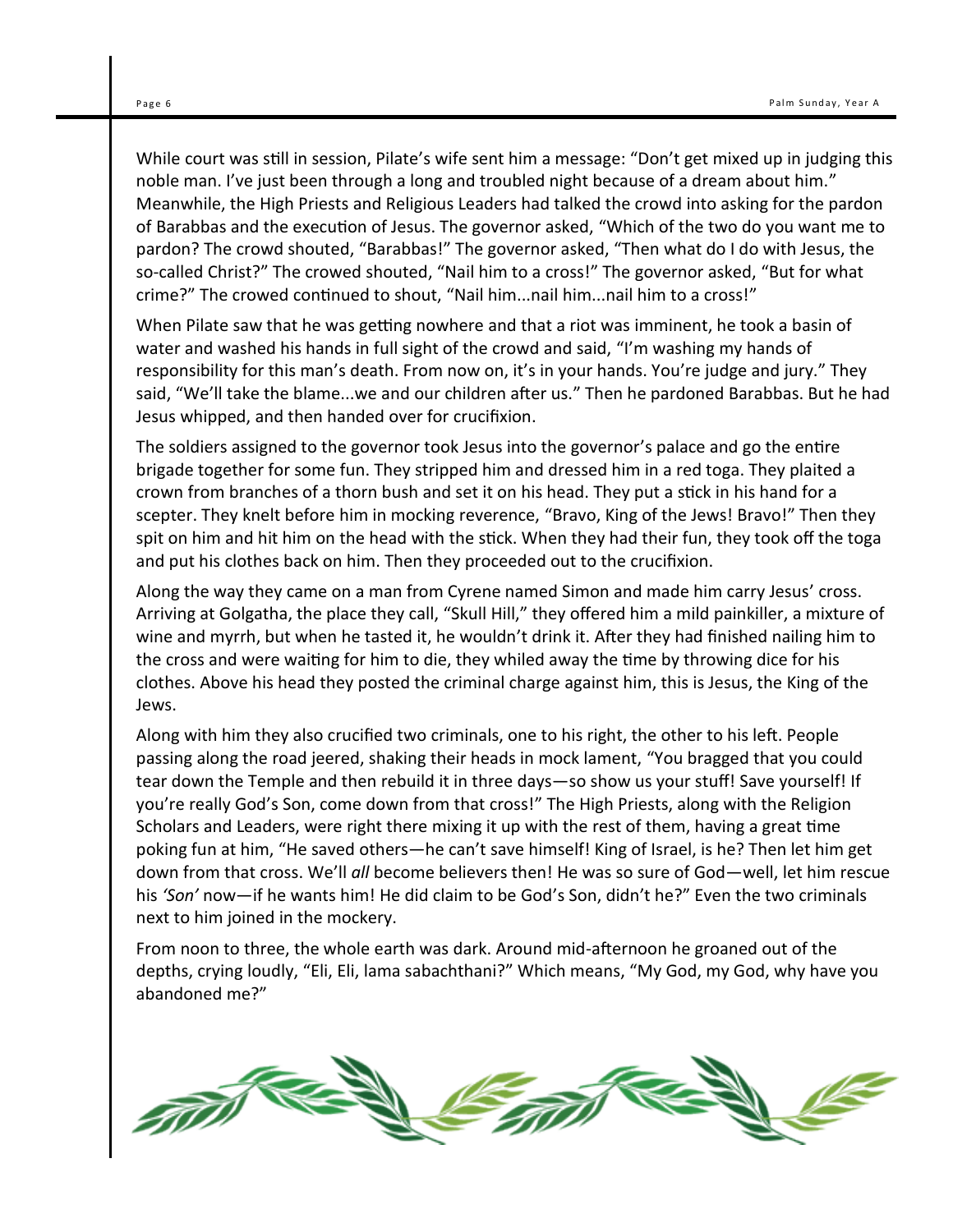Some bystanders who heard him said, "He's calling for Elijah." One of them ran and got a sponge soaked in sour wine and lifted it on a stick so he could drink. The others jokes, "Don't be in such a hurry. Let's see if Elijah comes and saves him."

But Jesus, again crying loudly, breathed his last. At that moment, the Temple curtain was ripped in two, top to bottom. There was an earthquake, and rocks were split in pieces. What's more, tombs were opened up, and many bodies of believers asleep in their graves were raised. After Jesus' resurrection they left the tombs, entered the holy city, and appeared to many. The captain of the guard and those with him, when they saw the earthquake and everything else that was happening, were scared to death. They said, "This has to be the Son of God!"

There were also quite a few women watching from a distance, women who had followed Jesus from Galilee in order to serve him. Among them were Mary Magdalene, Mary the mother of James and Joseph, and the mother of Zebedee brothers.

other Mary stayed, sitting in plain view of the tomb. Late in the afternoon a wealthy man from Arimathea, a disciple of Jesus arrived. His name was Joseph. He went to Pilate and asked for Jesus' body. Pilate granted his request. Joseph took the body and wrapped it in clean linens, put it his own tomb, a new tomb only recently cut into the rock, and rolled a large stone across the entrance. Then he went off. But Mary Magdalene and the

After sundown, the High Priests and Pharisees arranged a meeting with Pilate. They said, "Sir, we just remembered that the liar announced while he was alive, 'After three days I will be raised.' We've got to get that tomb sealed until the third day. There's a good chance his disciples will come and steal the corpse and then go around saying, 'He's risen from the dead.' Then we'll be worse off than before, the final deceit surpassing the first." Pilate told them, "You will have a guard. God ahead and secure it as best you can." So they went out and secured the tomb, sealing the stone and posting guards.

This is the gospel of our Lord.